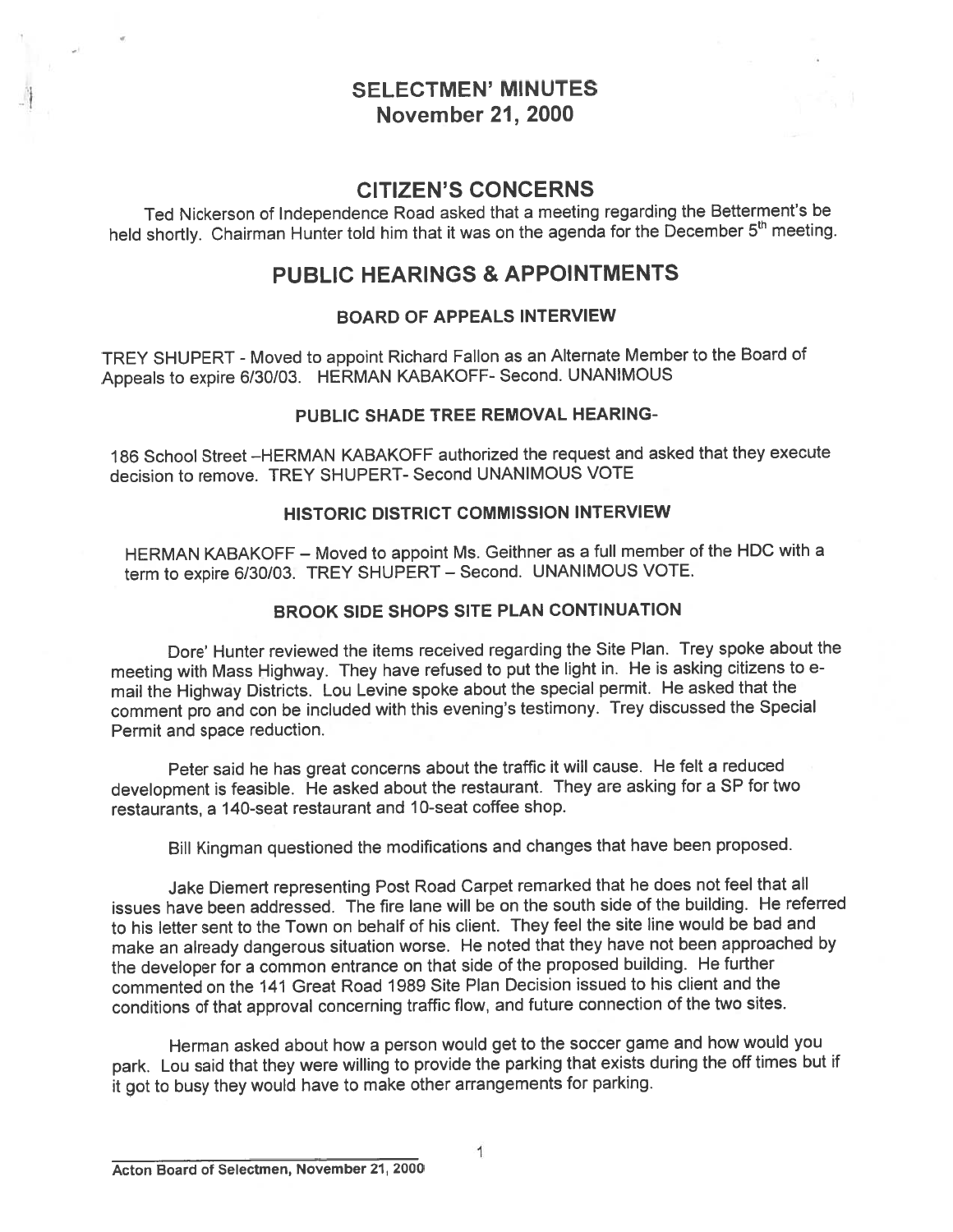Lauren Rosenweig— Representing the Economic Development Committee explained that they voted to approve at the 80000-sq. ft. and supports this project.

Wayne Feiden <sup>a</sup> consultant engage<sup>d</sup> by the neighborhood spoke about the letters that have been submitted.

Gram Knowland – Spoke about the plans that were submitted. They have not included items on the <sup>p</sup>lan and the <sup>p</sup>lans should not be considered definitive. Traffic hazard mitigation needs to be addressed. He wanted to have the hearing continued until all plans are received and reviewed by the Town.

Linda Seripie Esterbrook Road. - Wanted to talk about reserved parking.

John Fox — Spoke about the issues that are still out standing.

Bob Piro — Esterbrook Road -Wanted to second what the speaker before him said.

Dan Olmstead Jay Lane — Traffic Mitigation concerns him.

Kathy Welsh Esterbrook Road — Spoke of the quality of life.

Mary Michleman — Magnolia Drive —Asked about the ERI committing to <sup>g</sup>ive the back land to the Town of Acton and conditions that may be attached.

Trey Shupert wanted to have the meeting scheduled on the Selectmen's February 6<sup>th</sup> meeting to enable us to look at all the alternatives and to make <sup>a</sup> decision.

Mr. Lobes — He wanted to quote from Secy. Durand that downsizing is feasible.

Eric Tilfors, Orchard Drive — Doubted the traffic light will do much to mitigate traffic.

Evelyn Burns — Urged we continue the hearing.

David Helter — Spoke about retail space and needs

Nancy Kingman — Spoke about the location of the propose<sup>d</sup> restaurant.

Lou Levine reminded everyone that they went though <sup>a</sup> through pre site <sup>p</sup>lan process. Asked that the Board close the hearing tonight and render <sup>a</sup> decision as soon <sup>a</sup> possible.

TREY SHUPERT — Moved to close the public hearing and to direct staff to begin drafting <sup>a</sup> decision for the Board of Selectmen. PETER ASHTON — Second. UNANIMOUS VOTE

# SELECTMEN'S BUSINESS

CLOSE JANUARY 8, 2001 SPECIAL TOWN MEETING WARRANT —TREY SHUPERT — Moved to close the January 8, 2001 Special Town Meeting on DECEMBER 5<sup>th</sup> at the close of the Selectmen's Meeting. HERMAN KABAKOFF — Second. UNANIMOUS VOTE

BEAVER PROBLEMS —Mr. Jacobs of Flint Road, asked for funding to trap the beavers as well as installing <sup>a</sup> water level device. They want to have this resolved. Board asked that the Town Manager resolve this as best possible.